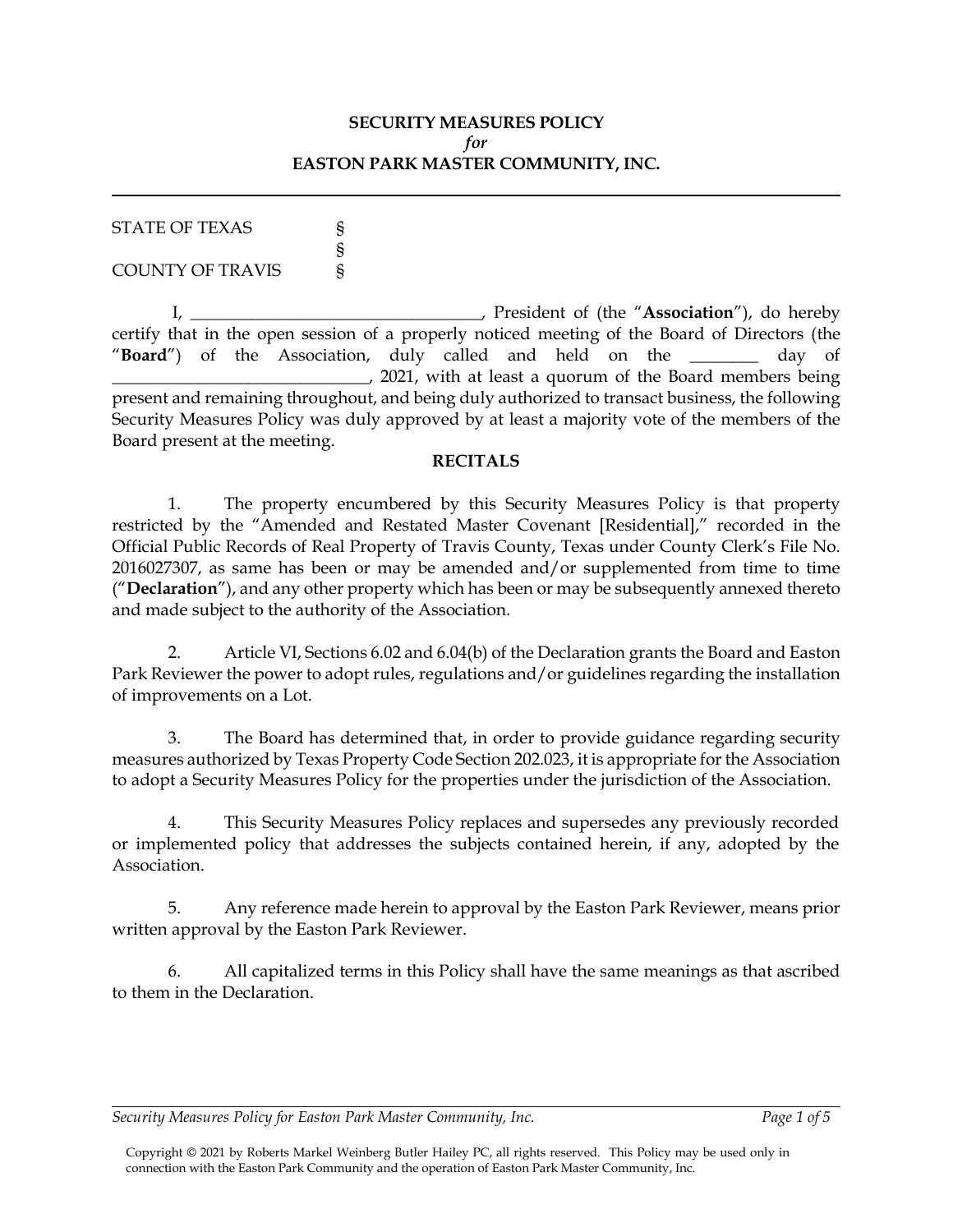## **SECURITY MEASURES POLICY**

1. **Application Required**. Before any security measure contemplated by Section 202.023(a) of the Texas Property Code ("**Code**") is constructed or otherwise erected on a Lot, an Easton Park Reviewer application must be submitted to the Association and approved in writing in accordance with the Declaration. The following information must be included with the application:

- a. Type of security measure;
- b. Location of proposed security measure;
- c. General purpose of proposed security measure; and
- d. Proposed construction plans and/or site plan.

2. **Other Applicable Requirements.** Owners are encouraged to be aware of the following issues when seeking approval for and installing a security measure:

- a. The location of property lines for the Lot. Each Owner should consider obtaining a survey before installing a security measure;
- b. Easements in the area in which the security measure is to be installed;
- c. Underground utilities in the area in which the security measure is to be installed.

**The Association is not obligated to and will not review an Owner's Easton Park Reviewer security measure application for the above-referenced issues. Owners should be aware that a security measure may have to be removed if a person or entity with superior rights to the location of a security measure objects to the placement of the security measure.**

3. **Type of Fencing**. The Code authorizes the Association to regulate the type of security measure fencing that an Owner may install on a Lot.

- a. Security measure fencing generally
	- (i) Security measure fencing cannot contain Decorative elements and embellishments (whether part of the fence construction or are add-on decorative elements/embellishments). This prohibition includes, but is not limited to, prohibiting finials (of any shape or design), fleur de lis, points, spears (of any shape or design), and gate toppers of any type.
	- (ii) Unless otherwise provided by the Association's dedicatory instruments, chain link, brick, concrete, barbed wire, electrified, vinyl, and stone security measure fencing is expressly prohibited and will not be approved by the Easton Park Reviewer.
	- (iii) No vines or vegetation shall be allowed to grow on security measure fencing.
- b. Security measure fencing forward of the residential structure on a Lot as depicted on the applicable Lot survey:

*Security Measures Policy for Easton Park Master Community, Inc. Page 2 of 5*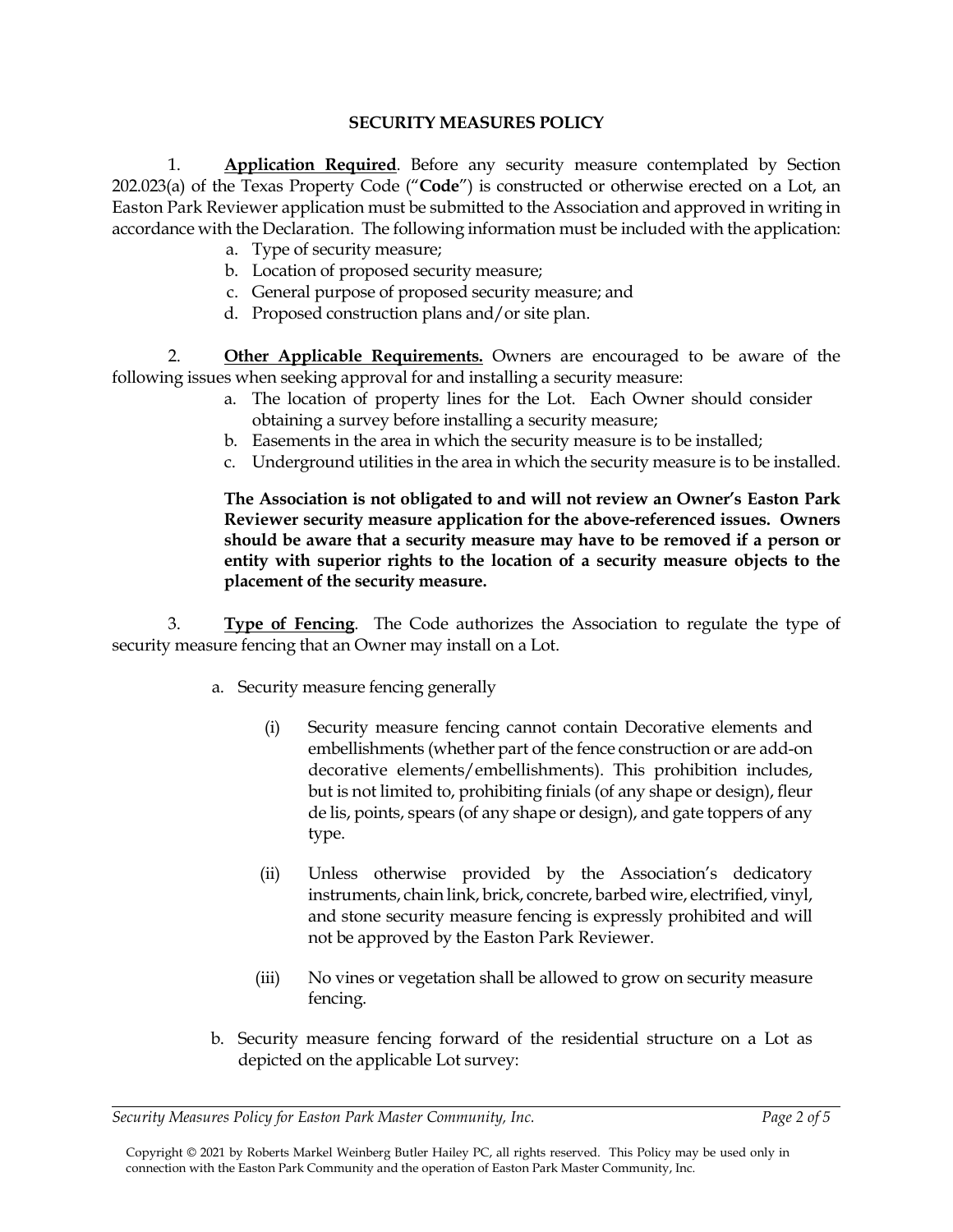- (i) Must be metal fencing (either steel, wrought iron, or aluminum) measuring no more than six feet (6') in height. The Easton Park Reviewer shall have the discretion to approve any other type of metal security measure fencing, however, the follow types of metal fencing are prohibited and will not be approved: (1) stamped metal fencing (including gates); (2) metal panel fencing; and (3) solid metal fencing. It is the intent of this Policy that all security measure fencing forward of the front building line on a Lot have the appearance of what is commonly called "wrought iron fencing";
- (ii) Must consist of straight horizontal rails and straight vertical pickets and/or posts;
- (iii) Must be black or any color approved by the Easton Park Reviewer (including gates);
- (iv) Security measure fencing pickets shall be 3/4", 4" on center with 1- 1/4" top and bottom rails. All framing must be on the inside (i.e., the residence side) of the security measure fencing;
- (v) Any driveway or pedestrian gates on security measure fencing must be of the same material as the fencing and swing inward and related fence motors/equipment must be kept screened from view with evergreen shrubs or in such other manner approved in writing by the Easton Park Reviewer;
- (vi) When security measure fencing meets a wood fence, the security measure fencing may not be attached to the wood fence. The security measure fencing shall be terminated with a three-inch (3") metal post (either steel, wrought iron, or aluminum) adjacent to the wood post/wood fencing; and
- (vii) Chain link, brick, concrete, barbed wire, electrified, vinyl, wood and stone security measure fencing is expressly prohibited and will not be approved by the Easton Park Reviewer.
- c. All security measure fencing must be installed per the manufacturer's specifications and all electric gates must be installed by a licensed electrician in accordance with all applicable codes and applicable governmental regulations.
- d. Placement of fencing and/or security measures of any type must comply with Texas and Travis County Regulations and Ordinances, if any.
- e. The Easton Park Reviewer shall have the discretion to determine any additional types of approvable or prohibited security measure fencing.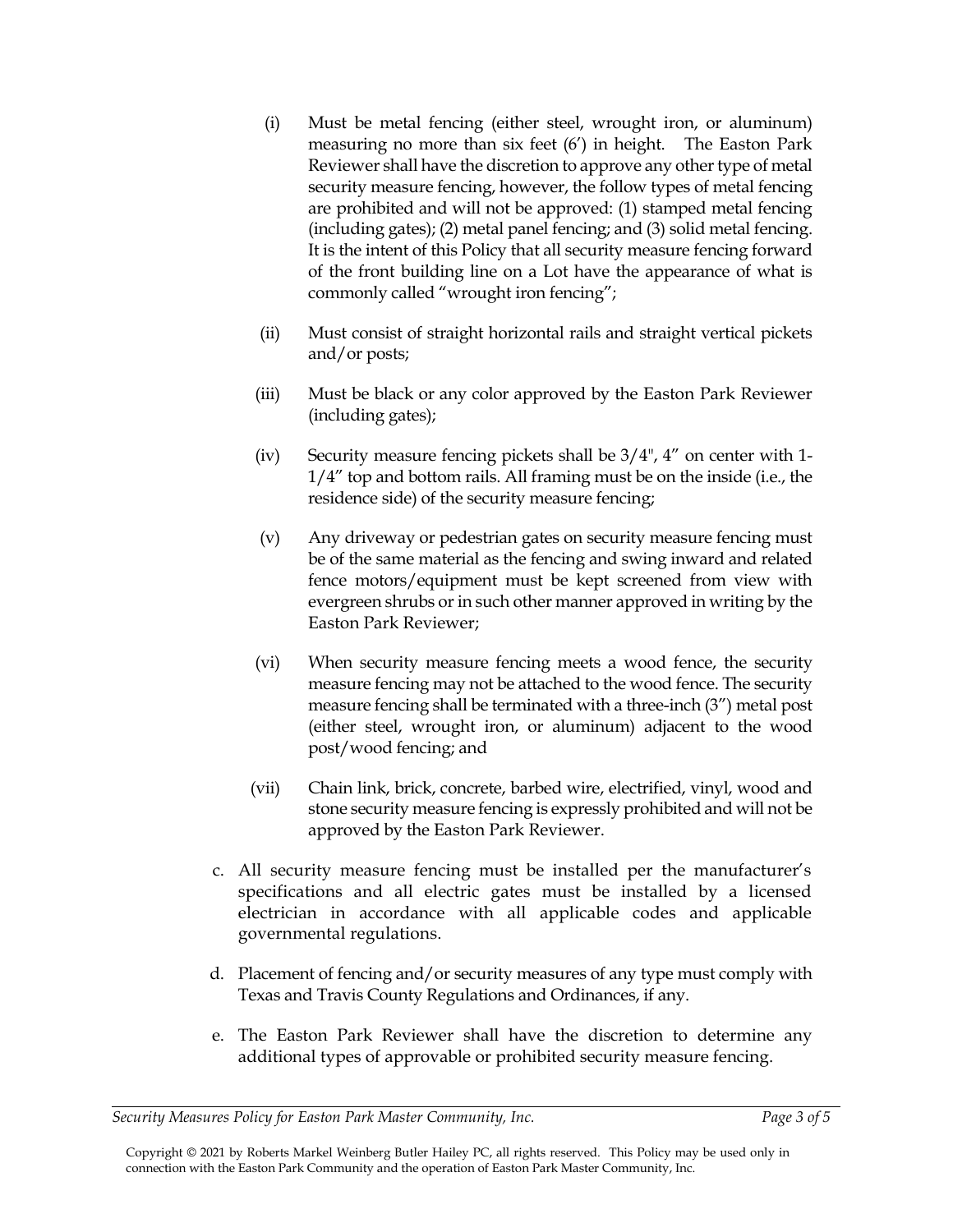f. If the proposed security measure fencing is located on one or more shared Lot lines with adjacent Lot(s) ("Affected Lots"), all Owners of record of the Affected Lots must sign the Easton Park Reviewer application evidencing their consent to the security measure fencing before the requesting Owner ("Requesting Owner") submits the Easton Park Reviewer application to the Easton Park Reviewer. In the event that the Affected Lot Owner(s) refuse to sign the Easton Park Reviewer application as required by this section, the Affected Lot Owner(s) and Requesting Owner hereby acknowledge and agree that the Association shall have no obligation to participate in the resolution of any resulting dispute in accordance with this Policy.

4. **Location**. A security measure may be installed only on an Owner's Lot, and may not be located on, nor encroach on, another Lot, street right-of-way, Association Common Area, or any other property owned or maintained by the Association. No fence shall be installed in any manner that would prevent someone from accessing property that they have a right to use/access such as a sidewalk.

5. **Disputes; Disclaimer; Indemnity**. Security measures, including but not limited to, security cameras and security lights shall not be permitted to be installed in a manner that the security measure is aimed/directed at an adjacent property which would result in an invasion of privacy, or cause a nuisance to a neighboring Owner or resident. Additionally, security lights cannot be directed up (uplighting), must be cool white/soft white in color and the lighting lumens must be in compliance with the Association's governing documents. **In the event of a dispute between Owners or residents regarding security measure fencing, or a dispute between Owners or residents regarding the aim or direction of a security camera or security light, the Association shall have no obligation to participate in the resolution of the dispute. The dispute shall be resolved solely by and between the Owners or residents.**

EACH OWNER AND OCCUPANT OF A LOT WITHIN THE PROPERTY ACKNOWLEDGES AND UNDERSTANDS THAT THE ASSOCIATION, INCLUDING ITS DIRECTORS, OFFICERS, MANAGERS, AGENTS, EMPLOYEES AND THE EASTON PARK REVIEWER, ARE NOT INSURERS AND THAT EACH OWNER AND OCCUPANT OF ANY DWELLING AND/OR LOT THAT HAS A SECURITY MEASURE THAT HAS BEEN OR WILL BE INSTALLED PURSUANT TO THIS POLICY ASSUMES ALL RISKS FOR LOSS OR DAMAGE TO PERSONS, TO DWELLINGS AND IMPROVEMENTS AND TO THE CONTENTS OF DWELLINGS AND IMPROVEMENTS, AND FURTHER ACKNOWLEDGES THAT THE ASSOCIATION, INCLUDING ITS DIRECTORS, OFFICERS, MANAGERS, AGENTS, EMPLOYEES AND THE EASTON PARK REVIEWER, HAVE MADE NO REPRESENTATIONS OR WARRANTIES NOR HAS ANY OWNER OR OCCUPANT RELIED UPON ANY REPRESENTATIONS OR WARRANTIES, EXPRESSED OR IMPLIED, INCLUDING ANY WARRANTY OF MERCHANTABILITY OR FITNESS FOR ANY PARTICULAR PURPOSE, RELATIVE TO ANY SECURITY MEASURE THAT MAY BE APPROVED BY THE EASTON PARK REVIEWER PURSUANT TO THIS POLICY.

# **OWNERS OF LOTS WITHIN THE PROPERTY HEREBY AGREE TO INDEMNIFY, PROTECT, HOLD HARMLESS, AND DEFEND (ON DEMAND) THE ASSOCIATION,**

*Security Measures Policy for Easton Park Master Community, Inc. Page 4 of 5*